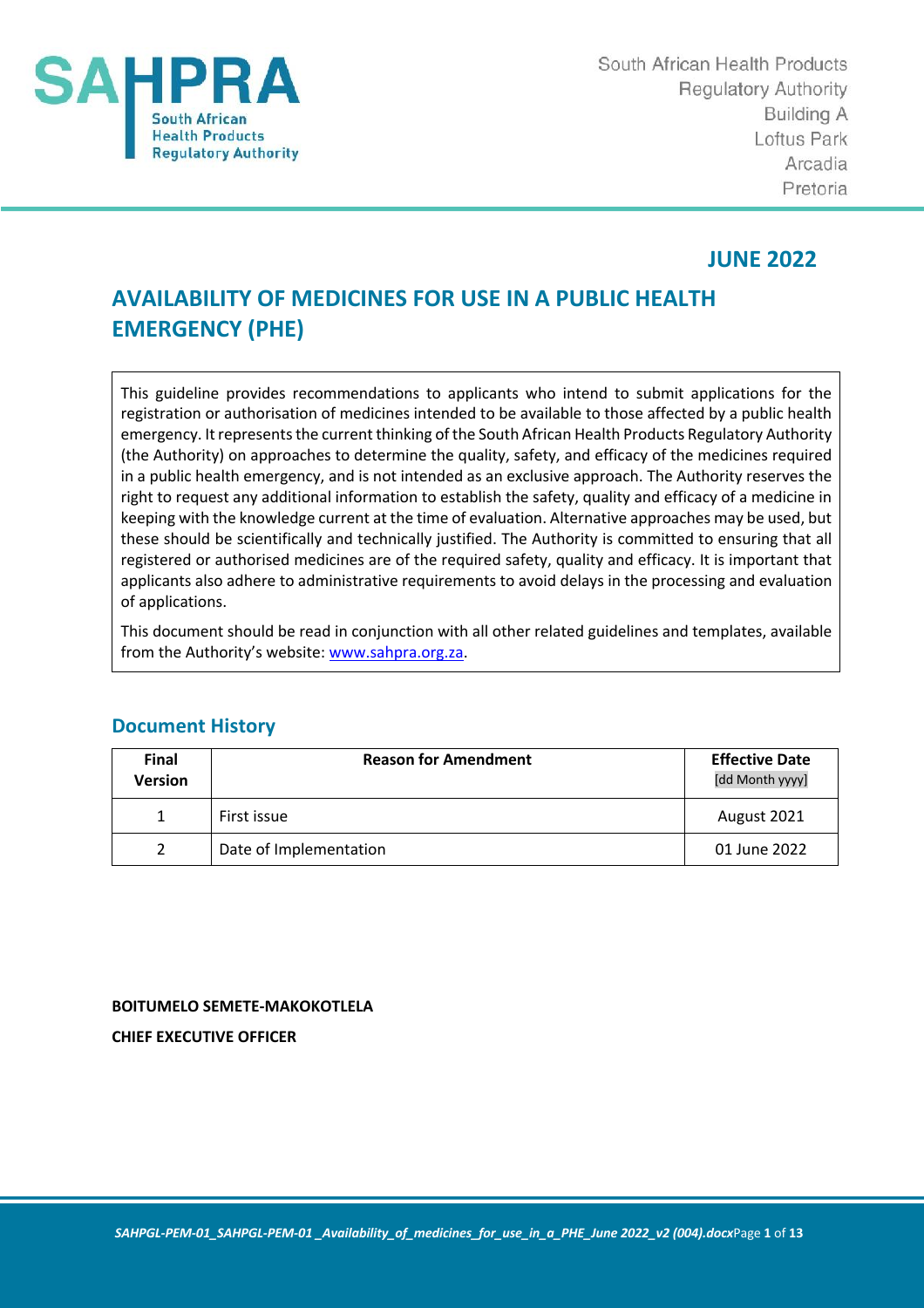## **TABLE OF CONTENTS**

| 1.  |  |  |  |  |  |
|-----|--|--|--|--|--|
| 1.1 |  |  |  |  |  |
| 1.2 |  |  |  |  |  |
| 1.3 |  |  |  |  |  |
| 1.4 |  |  |  |  |  |
| 1.5 |  |  |  |  |  |
| 2.  |  |  |  |  |  |
| 3.  |  |  |  |  |  |
| 3.1 |  |  |  |  |  |
| 3.2 |  |  |  |  |  |
| 4.  |  |  |  |  |  |
| 4.1 |  |  |  |  |  |
| 4.2 |  |  |  |  |  |
|     |  |  |  |  |  |
| 5.1 |  |  |  |  |  |
| 5.2 |  |  |  |  |  |
| 5.3 |  |  |  |  |  |
| 6.  |  |  |  |  |  |
| 6.1 |  |  |  |  |  |
| 6.2 |  |  |  |  |  |
| 6.3 |  |  |  |  |  |
| 6.4 |  |  |  |  |  |
| 7.  |  |  |  |  |  |
| 8.  |  |  |  |  |  |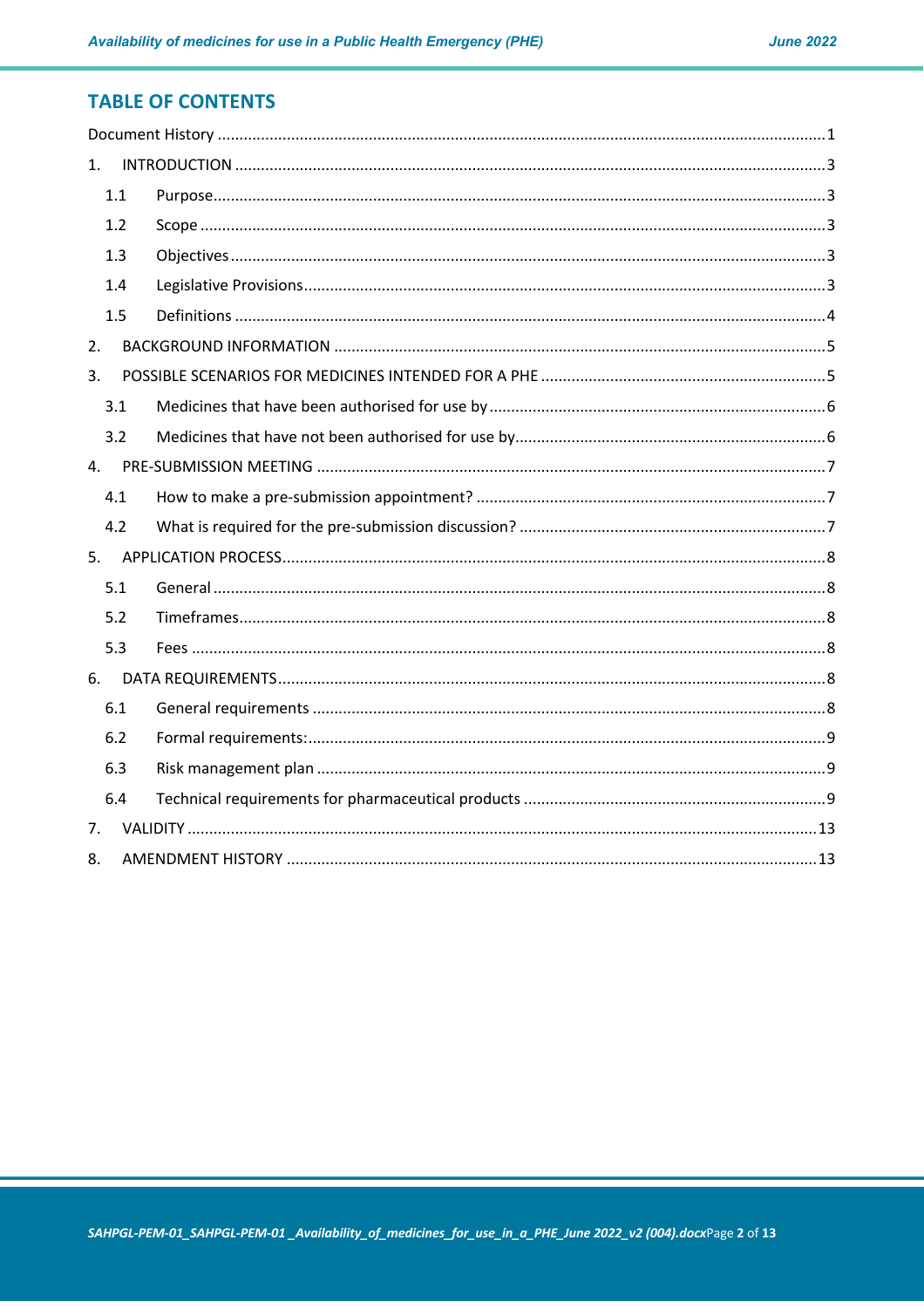### **1. INTRODUCTION**

#### **1.1 Purpose**

The purpose of this guideline is to guide how medicines that are not yet available in South Africa may become registered for use by, or authorised for sale to, those who are affected by a Public Health Emergency (PHE). Such applications for registrations or authorisations would be received, processed and decided upon effectively, consistently, timeously and in accordance with the Medicines and Related Substances Act, 1965 (Act 101 of 1965), ["the Act"] and the General Regulations published in terms of the Act ["General Regulations"].

#### **1.2 Scope**

The Authority is mandated to assess the safety, quality and therapeutic efficacy of all medicines in determining whether the availability of a medicine is in the public interest. Before registration of a medicine, access is usually limited to clinical trials. The Authority may, in certain circumstances, and in terms of section 21 of the Act, authorise the sale of an unregistered medicine for such purposes and in such manner and during such period as the Authority may determine.

PHEs represent a significant concern for their potential domestic and international impact. The unusual and unexpected nature of PHEs may lead to situations for which there is no or insufficient effective diagnosis, treatment or prevention of the associated conditions, diseases or disorders associated with the PHE. The Authority, therefore, needs to consider mechanisms that would allow for the agile, expeditious and appropriate review of medicines required in a PHE.

The Authority seeks to expedite access to safe, good quality and efficacious medicines for the South African public. The processes encompassed in this document guide how applicants may position their applications to best facilitate the review of applications for the registration, or authorisation of the sale, of a qualifying medicine in response to a PHE.

#### **1.3 Objectives**

This document is intended to clarify the scenarios for applications for the registration, or authorisation of the sale, of medicines during a PHE in terms of the Act according to the scope of the document described in 1.2 and outlines:

- a) the qualifying criteria for consideration of this pathway;
- b) the application processesthat apply to medicines that may address a medical need during a PHE in South Africa;
- c) the responsibilities of applicants; and
- d) the information required to comply with this pathway.

#### **1.4 Legislative Provisions**

Section 1 of the Act defines "sell" as follows:

*"sell" means sell by wholesale or retail and includes import, offer, advertise, keep, expose, transmit, consign, convey or deliver for sale or authorize, direct or allow a sale or prepare or possess for purposes of sale, and barter or exchange or supply or dispose of to any person whether for a consideration or otherwise; and "sale" and "sold" have corresponding meanings;*

#### Section 1(3) of the Act states:

*In determining whether or not the registration or availability of a medicine is in the public interest, regard shall be had only to the safety, quality and therapeutic efficacy thereof in relation to its effect on the health of a person, as the case may be.*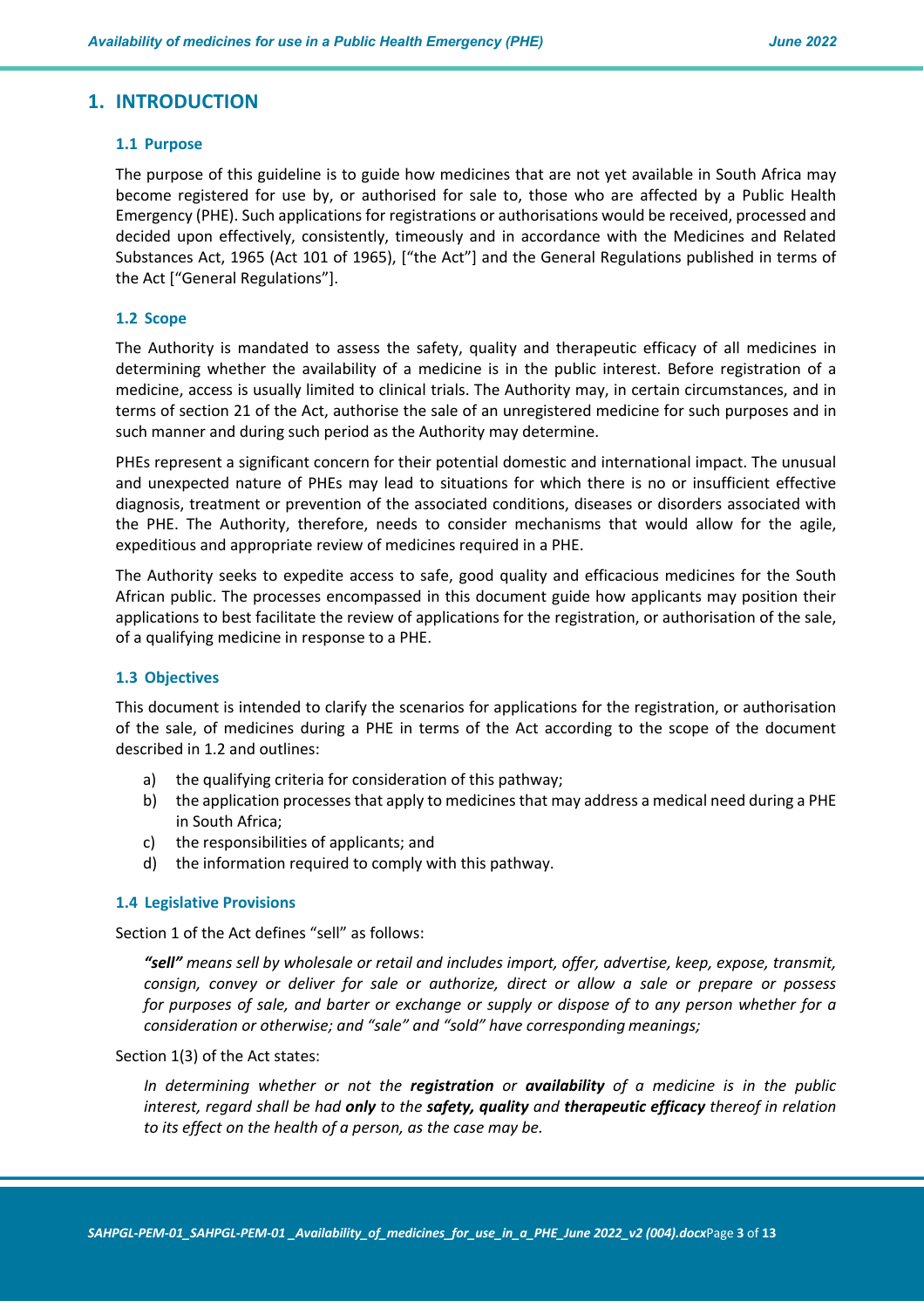Section 14(1) of the Act states:

*(1) Save as provided in this section or sections 21 and 22A, no person shall sell any medicine, medical device or IVD which is subject to registration by virtue of a declaration published in terms of subsection (2) unless it is registered.*

Section 15(1)-(3) of the Act states:

- *(1) Every application for the registration of a medicine, medical device or IVD shall be submitted to the Chief Executive Officer in the prescribed form and shall be accompanied by-*
- *(a) the prescribed particulars;*
- *(b) samples of the relevant medicines;*
- *(c) where practicable, samples of medical devices or IVDs; and*
- *(d) the prescribed registration fee.*
- *(2) As soon as possible after receipt by the Chief Executive Officer of an application contemplated in subsection (1), he or she shall inform the applicant in writing that the application is being considered.*
- *(3)*
- *(a) If after consideration of any such application and after any investigation or enquiry which it may consider necessary the Authority is satisfied that the medicine, medical device or IVD in question-*
- *(i) is suitable for the purpose for which it is intended;*
- *(ii) complies with the prescribed requirements; and*
- *(iii) is safe, efficacious and of good quality and, in the case of a medical device and IVD, performs as intended,*

*the Authority shall issue the applicant with a certificate of registration to that effect.*

#### Section 21 of the Act states:

- *(1) The Authority may in writing authorize any person to sell during a specified period to any specified person or institution a specified quantity of any particular medicine, medical device or IVD which is not registered.*
- *(2) Any medicine, medical device or IVD sold in pursuance of any authority granted under subsection (1) may be used for such purposes and in such manner and during such period as the Authority may in writing determine.*
- *(3) The Authority may at any time by notice in writing withdraw any authority granted in terms of subsection (1) if effect is not given to any determination made in terms of subsection (2).*

#### **1.5 Definitions**

For the purposes of this guideline, any word or expression to which a meaning has been assigned in the Act or General Regulations shall have the meaning so assigned, unless the context indicates otherwise -

*"Authority"* means the South African Health Products Regulatory Authority established by section 2 of the Act;

*"institution"* means any organisation that wishes to sell an unregistered medicine and includes a health establishment as defined in section 1 of the National Health Act, 2003 (Act No. 61 of 2003), or the holder/s of a licence to manufacture, import or to act as a wholesaler of or distribute a medicine or Scheduled substance, issued in terms of section 22C(1)(*b*) of the Act;

*"medicine"* means medicine as defined in terms of the Act; and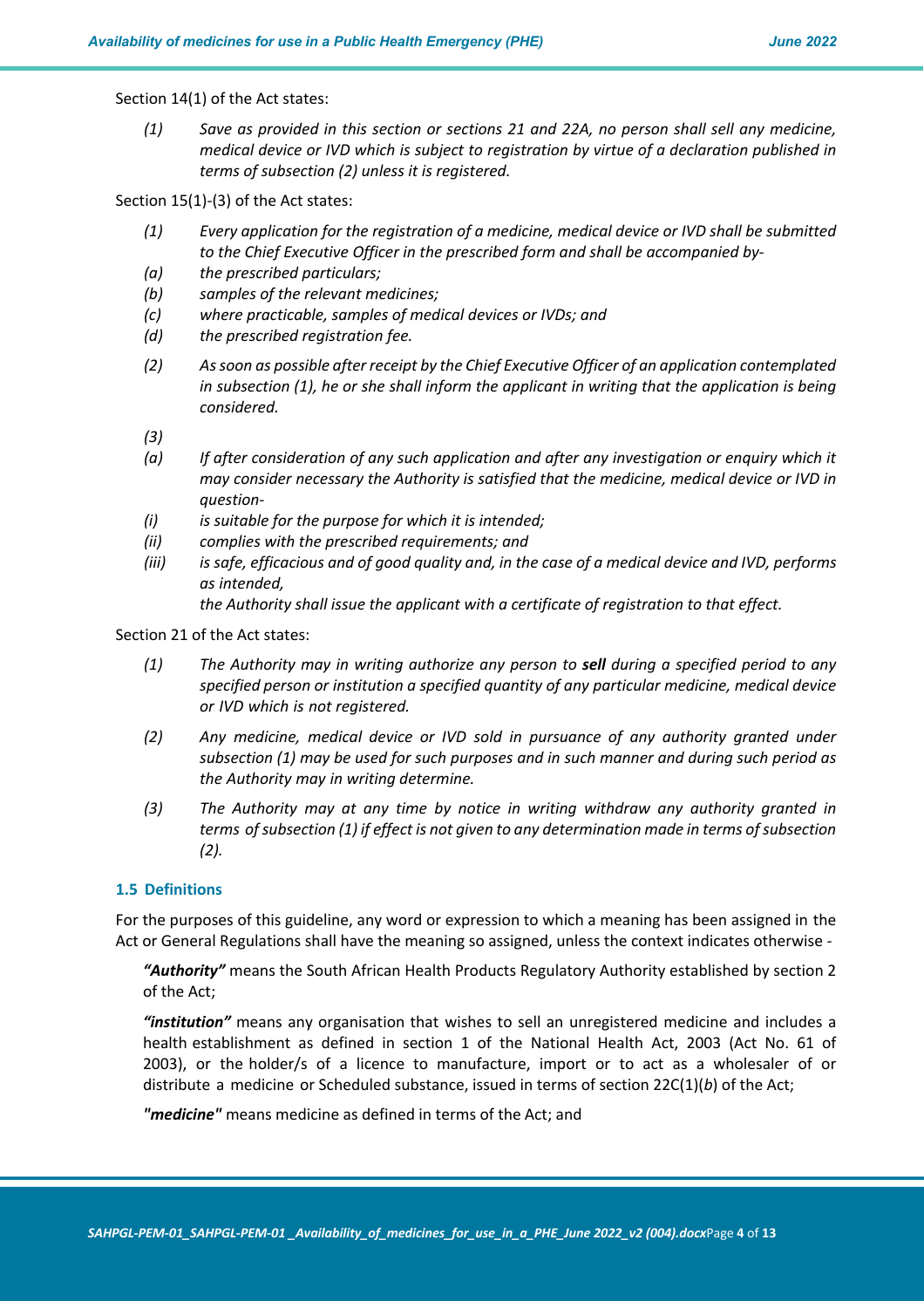"public health emergency" means an extraordinary event <sup>1</sup>which, has been determined to:

- (a) constitute a serious health risk to members of the public of the Republic of South Africa; or
- (b) cause or have the potential to cause an outbreak, epidemic or pandemic.

## **2. BACKGROUND INFORMATION**

A PHE may lead to an unprecedented challenge to public health, resources and way of living, economic and social disruptions as well as possible loss of human life. To mitigate the effects of any disease or health risk, the impact of which is sudden, unexpected and is not readily addressed by existing therapeutic means, may potentially rely upon the availability of novel medicines or medicines not yet legally available in the country.

Due to the potential global impact of a PHE, the anticipated applications for registration in terms of section 15 of the Act or authorisation of the sale of an unregistered medicine in terms of section 21 of the Act need to be appropriately motivated, contextually applicable and guided.

The Authority's legislated mandate is to consider the safety, quality and efficacy of any medicine when deciding whether or not to make a medicine available for use in the country. All three elements must be ensured so that members of the public realise the inherent therapeutic or preventative benefits of a medicine but also that such medicines do not cause any harm because of their quality deficiencies or inherent safety concerns. The Authority would consider a non-routine approach for the authorisation and approval of such medicines or medical devices taking into consideration the risk versus the benefit in the case of a PHE.

This guideline should be read together with other relevant guidelines determined by the Authority concerning information and application requirements for the authorisation for sale or registration of medicines as may be appropriate.

Despite the guidance provided herein, the Authority may request any other information as may be required by the Authority in terms of regulation 16(3)(*g*) (with respect to applications submitted for the registration of a medicine) or regulation 29(2)(*g*) (with respect to applications for the authorisation of the sale of an unregistered medicine) of the General Regulations.

## **3. POSSIBLE SCENARIOS FOR MEDICINES INTENDED FOR A PHE**

In either of the possible scenarios provided in 3.1 and 3.2 below:

- the medicine in question must be verified to be manufactured in compliance with Good Manufacturing Practices (GMP);
- in the case that the applicant is the original manufacturer of the medicine, a commitment to:
	- o provide SAHPRA with all necessary information related to the safety, quality, and efficacy of the medicine, and all research and development relevant to the medicine; and
	- $\circ$  complete the necessary research and development steps to comply with the requirements for registration;
- in the case of a medicine to be imported by an entity or person other than the original manufacturer the applicant must:
	- o have demonstrable contractual agreements in place, without any hindrance or limitation, that empowers it to have access to and provide all necessary information required by the Authority relating to the safety, quality, and efficacy of the medicine and all research and development relevant to the medicine; and

<sup>1</sup> A public health emergency may be determined by a number of factors, including but not limited to, a Public Health Emergency of International Concern (PHEIC) declared by the World Health Organization, an emergency declared by the National Department of Health, or an event which results in the declaration of a state of disaster, in terms of the Disaster Management Act (Act 57 of 2002).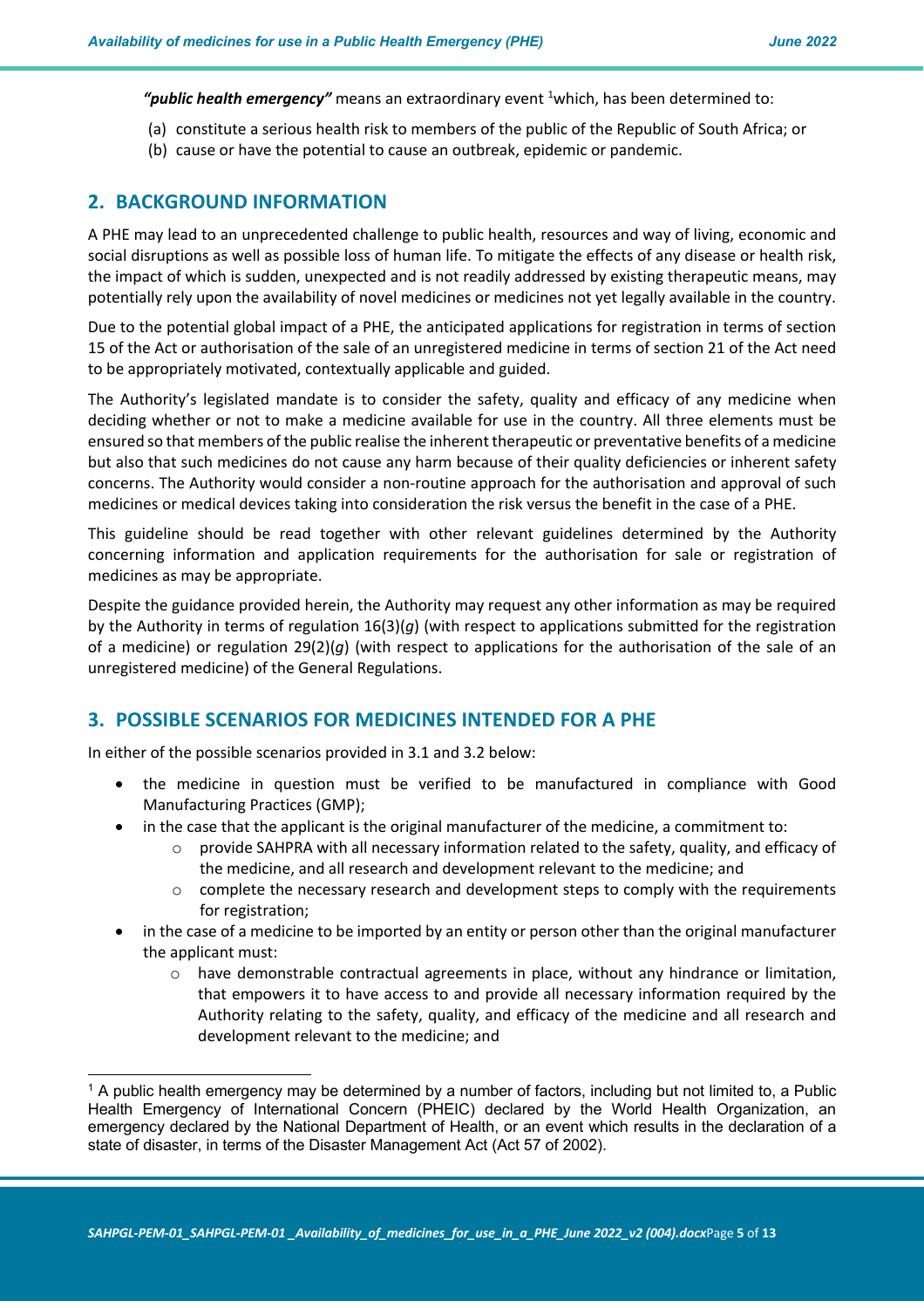- $\circ$  include an undertaking from the original developer and manufacturer to complete and make available the necessary information as well as the research and development steps to comply with the requirements for registration;
- based on the outcome of a risk-based analysis concerning the safety, quality and efficacy of the medicine in question, registration of that medicine or authorisation for sale as an unregistered medicine may be undertaken, with conditions that require the submission of outstanding information within a timeframe stipulated by the Authority; and
- in the case of applications for registration of a medicine in terms of section 15 of the Act:
	- $\circ$  motivations for a priority review should take account of the context of the defined PHE and its clinical and social impact; and
	- $\circ$  motivations for a rolling review, should include reference to the following minimum available evidence:
		- non-clinical and early clinical phase data that demonstrate promising evidence of safety and efficacy;
		- § written confirmation that phase 2/3 trials have started and there are sufficient participants expected to be enrolled to provide reliable evidence of safety and efficacy within an appropriate and reasonable amount of time;
		- § quality information, including minimum development data, chemistry, manufacturing and compliance; and
		- § a plan stipulating the proposed timelines for submitting the various components of the application.

## **3.1 Medicines that have been authorised for use by Medicines Regulatory Authorities (MRAs) recognised by the Authority**

The Authority may consider the authorisation of an unregistered medicine for sale in terms of section 21 of the Act if the medicine has been authorised or registered for use under comparable circumstances by any MRA recognised by the Authority (see **SAHPRA Guideline 2.01: General Information**).

In such instances, applicants must consult **SAHPRA Guideline 2.52: Access to Unregistered Medicines** (scenario 2.5.1) and submit an application in terms of section 21 of the Act.

In line with the commitment to continue the necessary research and development of the medicine, the applicant must, within a period stipulated by the Authority (on a case-by-case basis), after the submission of an application in terms of section 21 of the Act, apply for registration of the medicine in question in terms of section 15 of the Act (see **sections 4** and **5 below**) including suitable motivation for the application to be considered for (a) priority review; and/or (b) rolling review. The application for submission in terms of section 15 of the Act should be within 30 working days of submission in terms of section 21. The expected timeline for registration is 90 working days, excluding the time taken by the applicant to provide responses to queries. This timeframe may be affected by the availability of data, based on the rolling submission.

In the event of a successful application for registration, any active authorisation for the sale of the unregistered medicine will be withdrawn. The registration of the medicine may be subject to conditions in terms of section 15(6)(*a*) of the Act.

#### **3.2 Medicines that have not been authorised for use by Medicines Regulatory Authorities (MRAs) recognised by SAHPRA**

In the case of novel medicines which have not been authorised for use by an MRA recognised by the Authority (see **SAHPRA Guideline 2.01: General Information**) and which are intended to be used for the management of a PHE, an application for registration in terms of section 15 of the Act must be made to the Authority.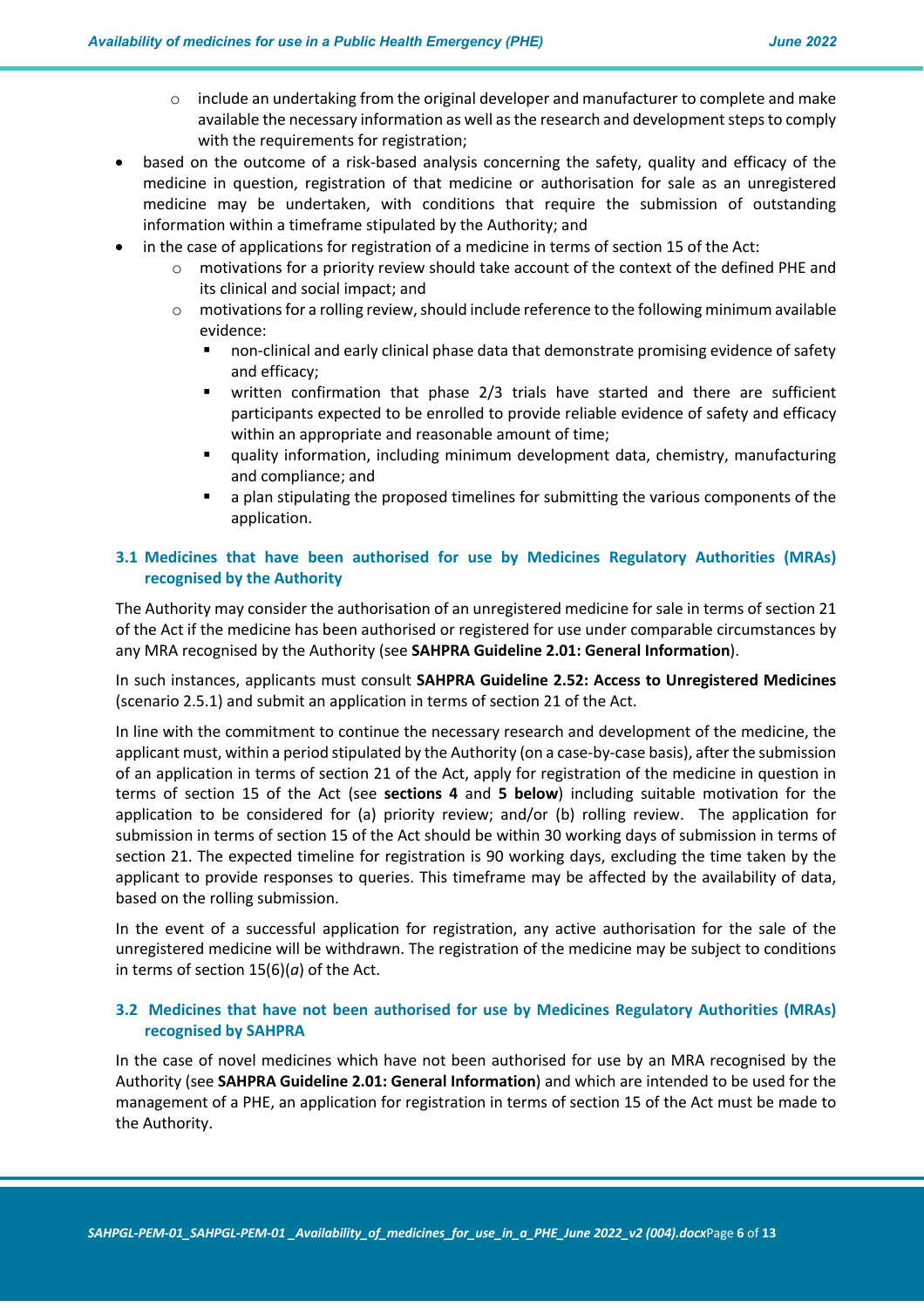Applicants must ensure that applications meet minimum requirements for submission as stipulated by the Authority.

If required, applicants may submit, together with the application, motivation for the application to be considered for (a) priority review; and/or (b) rolling review. The type of review of such application will be determined after the screening phase with reference to the motivation and the completeness of the dossier submitted.

Based on the context of the PHE, the need for the medicine in question and the progress of the review of the application for registration, a positive risk-benefit analysis for its use may be achieved. In such instances, the availability of the medicine to the public may be best facilitated by way of authorisation in terms of section 21 of the Act before all the requirements for registration are met. Applicants must consult **SAHPRA Guideline 2.52: Access to Unregistered Medicines** (scenario 2.5.2) and submit an application in terms of section 21 of the Act.

In the event of the medicine being registered in terms of section 15, any active authorisation for the sale of the unregistered medicine will be withdrawn. The registration of the medicine may be subject to conditions in terms of section 15(6)(*a*) of the Act.

### **4. PRE-SUBMISSION MEETING**

Applicants intending to make submissions for section 21 approval for a PHE and for registration in terms of section 15 may face different challenges regarding their applications and their ability to comply with all administrative requirements.

A pre-submission meeting provides an opportunity for applicants to explain the nature of these challenges and to develop a preliminary review of the data required. The Authority encourages applicants to schedule a pre-submission meeting to obtain guidance, in accordance with the requirements outlined in section 3 above.

#### **4.1 How to make a pre-submission appointment?**

Send an email to newmedicines@sahpra.org.za and section21@sahpra.org.za together with a summary of the information requested in 4.2, requesting an appointment and undertaking to supply all information stipulated in 4.2 in detail prior to the meeting.

The subject of the email should include "PHE PRE-SUBMISSION APPOINTMENT REQUEST".

#### **4.2 What is required for the pre-submission discussion?**

The following information must be supplied in writing at least five (5) working days prior to the intended meeting date and must be presented during the pre-submission meeting:

- information on authorisation or registration status with other regulators and whether the medicine has been or is intended to be submitted to WHO or other regulators;
- all details of the medicine including, but not limited to, the technology used, the data available, specific transport/storage, and labelling information;
- evidence which shows that manufacturing of the medicine is in compliance with GMP and that product quality and consistency are well controlled;
- information on testing for lot release, where applicable, in terms of General Regulation 15; and
- requested type of review (e.g. priority and/or rolling) and the motivation therefor.

The applicant will be required to submit formal applications for consideration by the Authority subsequent to the pre-submission meeting.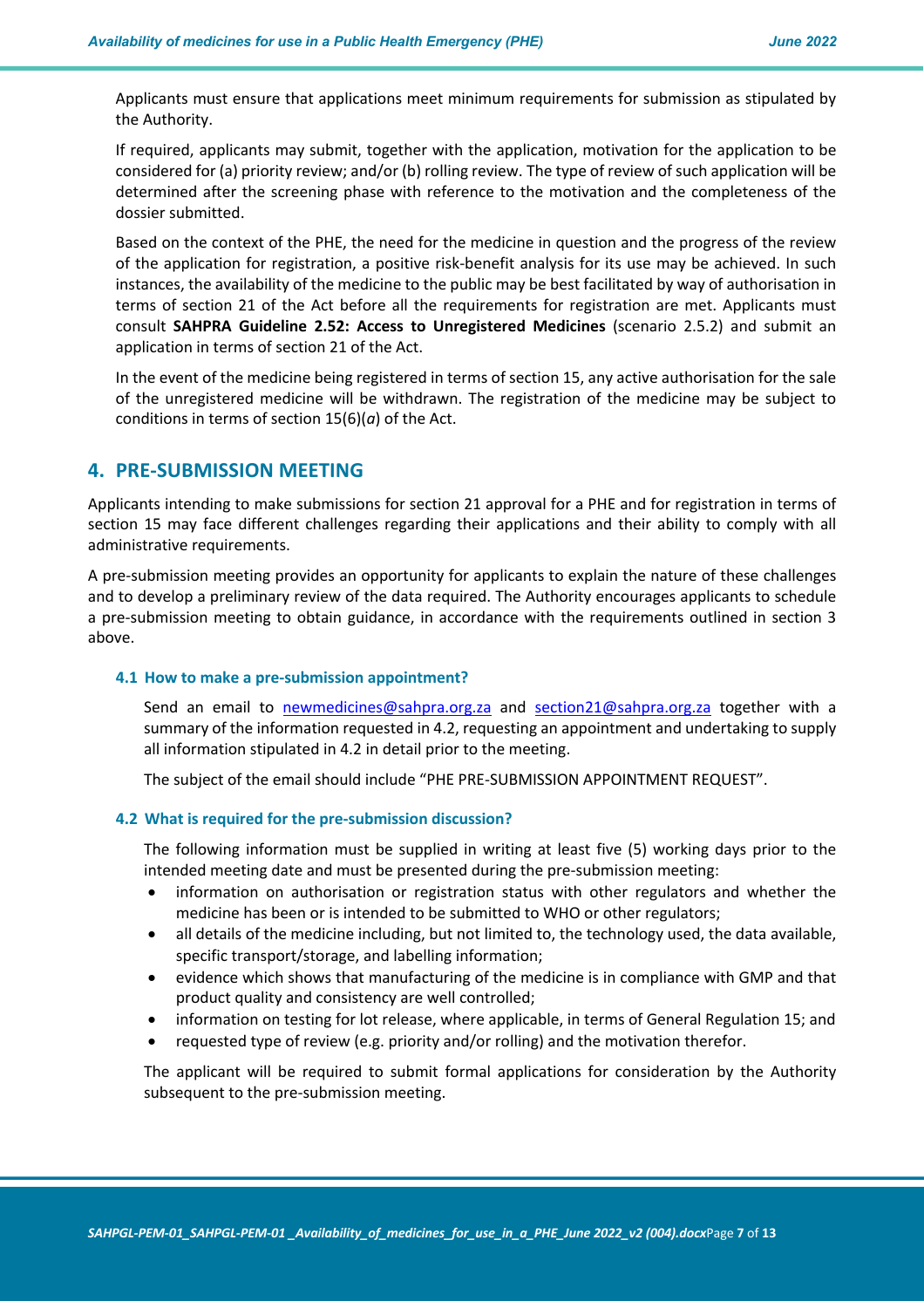## **5. APPLICATION PROCESS**

#### **5.1 General**

- An application may be submitted in accordance with the applicable scenario, as outlined in section 3.
- The application may be subject to any recommendations for further submissions made by the Authority during the pre-submission meeting.
- In terms of section 1(3) of the Medicines Act, whether or not the registration or availability of a medicine is in the public interest, regard shall be had to the safety, quality and therapeutic efficacy of a medicine as would be assessed from the application submitted.

#### **5.2 Timeframes**

- Application for medicines in terms of section 3.1 will undergo consideration for section 21 authorisation following review of available information and will be completed in a period of 30 working days, excluding days taken to provide additional information required to support access via section 21. In relation to a section 15 application, the expected timeline for registration is 90 working days excluding the time taken by the applicant to provide responses to queries. This timeframe may be affected by the availability of data, based on the rolling submission.
- Application for medicines in terms of section 3.2 will undergo consideration for section 21 authorisation following review of available information and will be completed in a period of 30 working days, excluding days taken to provide additional information required to support access via section 21.

#### **5.3 Fees**

- The fees payable for section 21 authorisation of the use of medicines in a PHE will be as published in the Government Gazette.
- The fees for section 15 applications for registration will be the same as those published in the Government Gazette for such applications.

### **6. DATA REQUIREMENTS**

This section outlines some of the critical information, including general, technical and formal data requirements, to be provided for medicines (including finished pharmaceutical products and vaccines) required during a PHE. Critically, the minimum clinical and non-clinical data are required for authorisation, even in emergency situations. Recommendations cannot be made for the use of the product if the safety is not yet established. The minimum safety data must be provided, and efficacy and further clinical data must be planned to be developed.

The benefit-risk outcome will be determined at each stage of a rolling data submission, based on the data available at the time. A favourable risk/benefit profile will be required in order to grant approval. Risk/benefit ratio assessment will be adjusted as new information is submitted for review. Based on the outcome of a risk-based analysis concerning the safety, quality and efficacy of the medicine in question, registration of that medicine or authorisation for sale as an unregistered medicine may be granted, with conditions that require the submission of outstanding information within a timeframe stipulated by the Authority.

#### **6.1 General requirements**

General aspects on what is required are:

The procedure is applicable to applications which are submitted for use in addressing, treating or preventing PHE situations, where a public health emergency is declared and confirmed.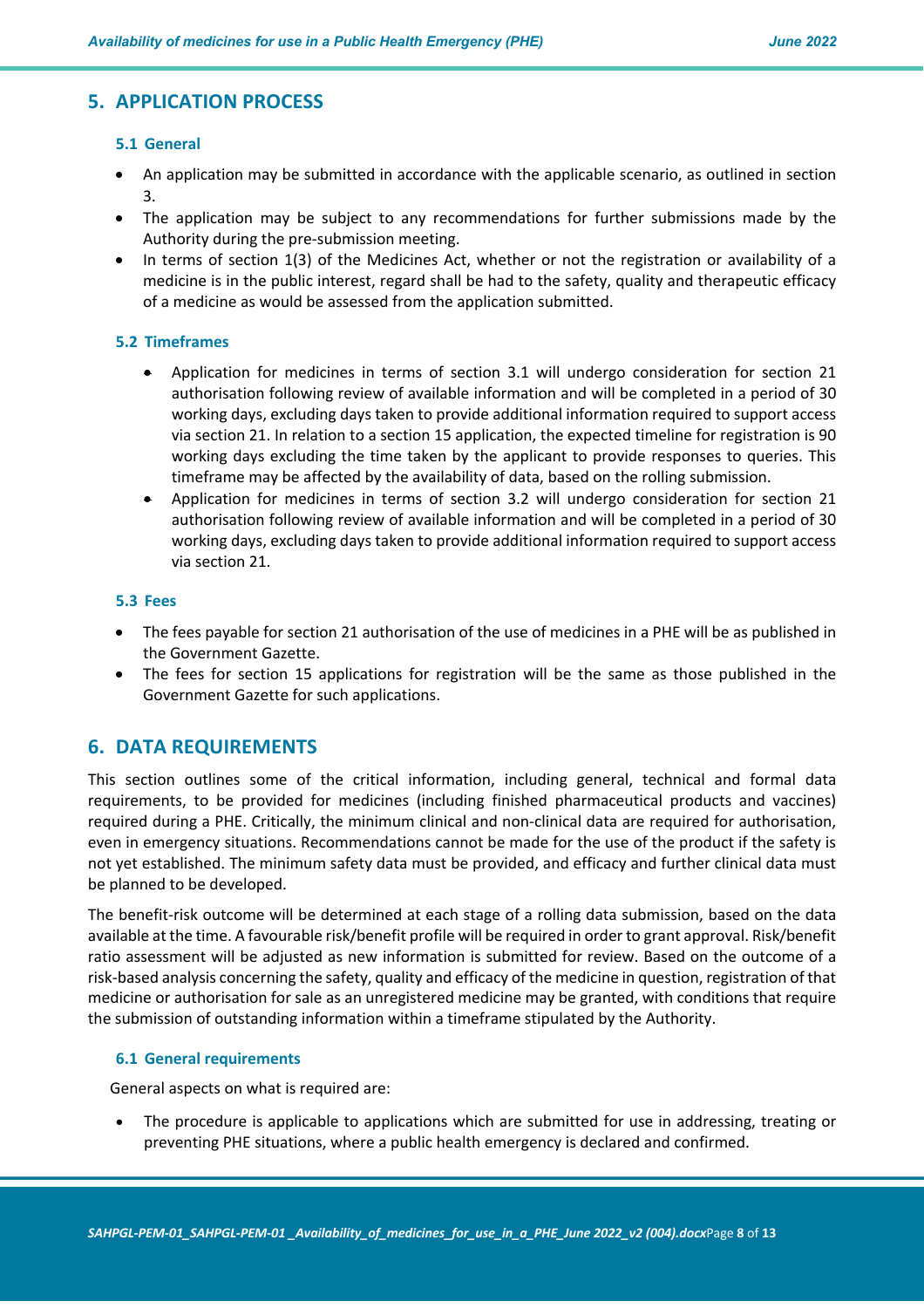- Applications should be submitted as outlined in section 3.
- Where available comprehensive data should be provided, which refers to a complete application with all quality, safety and efficacy information. Comprehensive data may only be available for some applications; such as for products which are used for other indications and have been repurposed for use in the PHE, therefore these will be determined on a case-by-case basis.
- For novel products, only limited information may be available at early stages of submission and comprehensive data will be available at a later stage and should be submitted once available. Data that are not available at time of application and authorisation should be discussed by the applicant and the Authority in pre-submission meetings.
- For products which are approved by other regulatory authorities, reliance approaches may be used for obtaining authorisation or approval, however, all data which is currently available and was submitted to the relying authority, should be submitted with the application. For reliance processes to be used, full scientific assessment reports may be required, based on country-specific requirements for reliance. The reliance processes followed are as described in SAHPRA reliance guidelines, and may include WHO-SRA approved, WHO Collaborative registration process and the Zazibona process applications.
- Any application made in terms of section 15 will undergo review and will not undergo standard screening, such that data may be submitted on a rolling submission schedule. Registration may be granted with conditions. The registration process should be completed within 90 working days, excluding days taken to provide additional information required to support the registration of the product.
- The Authority will ensure priority review of any application based on the need for a medicine for use in a PHE. The priority review process may include waiver of requirements of standard screening validation, review allocation on a priority basis, and the scheduling of *ad hoc or* specific advisory committee meetings. The Authority may rely on the on the decisions of other regulatory agencies it aligns with, as well as recognise test reports and lot release certifications from such sources.

#### **6.2 Formal requirements:**

A submission for section 21 approval or section 15 registration of medicines and vaccines for a PHE should follow the ZA CTD format, unless the ICH CTD format has been permitted after pre-submission discussion. In the CTD dossier, sections for which no information is available at the time of the initial submission should be indicated as "data or information not available", "study ongoing" or "not applicable", as the case may be. An indication should be given by the applicant of the timeline for submission of the missing data.

Note that regional working groups may be considered in order to facilitate faster response in an emergency situation, by enabling authorisation by the NRAs in the region based on joint assessments or pooling of resources.

#### **6.3 Risk management plan**

Risk management plans should be provided for all section 21 and section 15 applications for PHE, but the extent of the information provided at the time of submission might not be complete, as the product may still be under development and data collection may be ongoing. Post-marketing data would not be expected to be available at the time of application. The applicant should discuss the plans for the collection and analysis of information on the safety and effectiveness of the product in the pre-submission meeting. Data should be collected during the period when the availability through authorisation would be in effect and for a reasonable time following such period. A plan for submission of missing data is to be provided.

#### **6.4 Technical requirements for pharmaceutical products**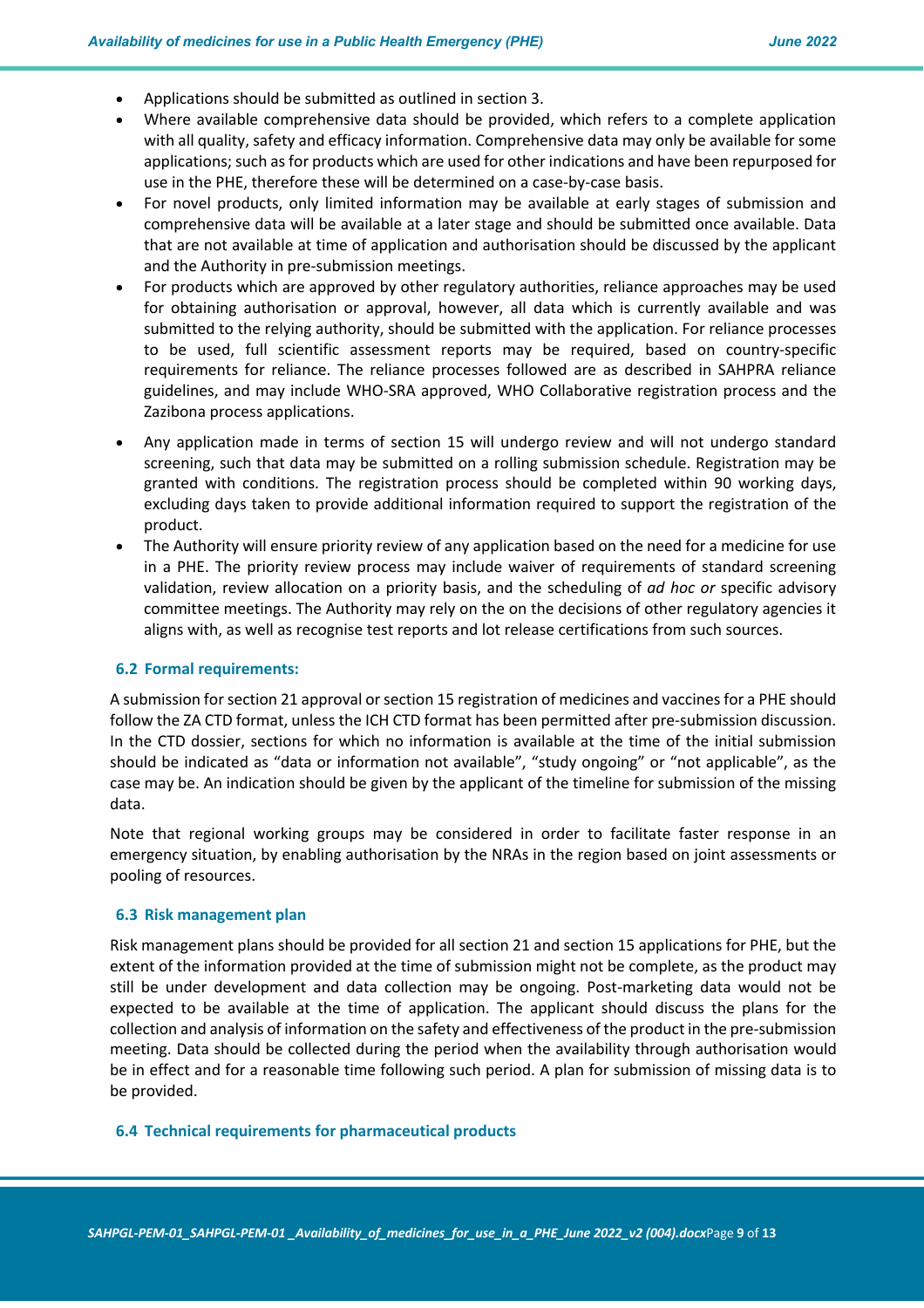#### **Minimum available evidence:**

- 1. non-clinical and early clinical phase data that demonstrate promising evidence of safety and efficacy;
- 2. written confirmation that phase 2/3 trials have commenced and that sufficient participants are expected to be enrolled to determine evidence of safety and efficacy within an appropriate and reasonable amount of time; and
- 3. a plan stipulating the proposed timelines for submitting the various components of the application. If not available at the time of submission the applicant should make a commitment to provide the plan as soon as possible.

#### **Non-clinical and clinical data:**

- 1. All relevant *in vitro* and *in vivo* pharmacodynamic (PD) data (e.g. on microbiologic/virologic activity, including any modelling performed; the relevance of the applied cell types/line(s) for the target disease) should be justified.
- 2. Data on efficacy and safety in *in vitro* tests and in animal model(s) under well-controlled and documented conditions. The preferred model depends on the disease and may vary according to the medicine's mechanism of action. The applicant must justify the choice of animal model. a. Evidence of efficacy should include improved survival and/or reduced morbidity of animals in the

preferred model under relevant conditions. Surrogate markers, validated or reasonably expected to predict efficacy, would be supportive.

b. All available evidence of the medicine's activity *in vitro* and in other animals, together with pharmacokinetics and efficacy in humans, also against other diseases should be submitted.

- 3. A rationale should be provided for the proposed dosing in humans, with reference to drug exposures shown to be safe and effective in suitable models. Ideally, human pharmacokinetic data should be available, demonstrating similar levels of the drug following administration at the proposed dose, compared to blood levels found to be safe and efficacious in the relevant animal model.
- 4. If human pharmacokinetic trials or studies in other indications at the exposure level proposed for treatment of the PHE disease have been conducted, assessment of safety using standard parameters (e.g. adverse events, clinical laboratory monitoring) will be done. This safety evaluation may be supplemented by any other non-clinical and clinical data at different exposure levels.
- 5. If available, clinical data demonstrating safety and efficacy at the proposed dose for PHE field use should be submitted.
- 6. For products that are repurposed, literature data on the safety of the product may be provided, however if dosage differs for the PHE disease, safety data for this dose should be provided.
- 7. For previously approved products, data requirements will be the same as new registration applications, as the product is known. Since the safety profile is known, non-clinical data does not have to be submitted, however clinical data to support the new indication must be included.

#### **Chemistry, manufacturing and control data:**

- 1. Information on the active ingredient(s) and finished product, including characterisation (including known and potential impurities), composition, preparation, controls (specifications, analytical methods and their validation) [Refer to Quality and Bioequivalence guidelines, https://www.sahpra.org.za/wp-content/uploads/2020/02/2.02\_Quality-and-Bioequivalence-Guideline\_Jul19\_v7-1.pdf].
- 2. A list of intended changes for scale up, if any, along with a discussion on impact of these changes on the quality and safety/efficacy profile of the product.
- 3. Stability data for a minimum of 1 month accelerated and 3 months long term stability studies. Applicants can choose to follow the requirements of SAHPRA, SADC or EMA's Stability Guideline, as long as this is clearly stated in the Stability Protocol. This does not apply to products applied for through reliance on the Zazibona collaborative process for evaluation. In this case, the SADC Stability Guideline must be adhered to.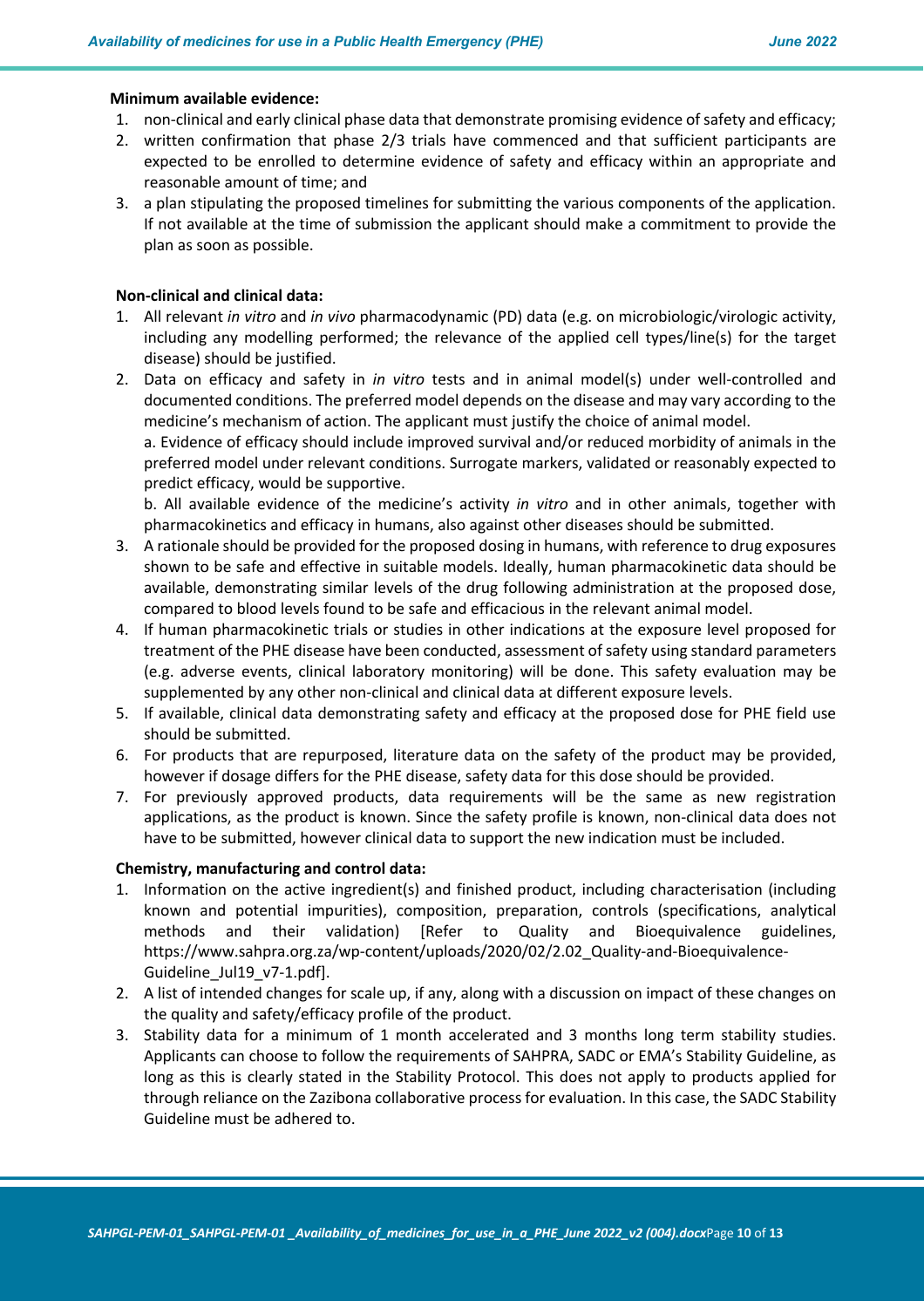4. Inspection report(s) from a PIC/S; SRA/WLA, Zazibona or a WHO prequalification inspection showing compliance with GMP requirements for other, but similar products. Based on the acceptability of the submitted report, SAHPRA may or may not need to perform its own assessment of GMP compliance.

#### **Regional requirements:**

Specific labelling requirements:

- 1. At a minimum, South African basic labeling requirements should be met before authorisation. This can be revised as more data is provided.
- 2. Minimum requirements for the following to be in English or one official national language, depending on the end user:
	- i. Summary of product characteristics (information for health care provider) or Professional information.
	- ii. Patient information leaflet
	- iii. Primary and secondary labelling
	- iv. Any other instructional materials provided to the user.
	- v. A plan to ensure that prospective recipients and health care providers are adequately informed about the uncertainties regarding both the potential benefits and risks.

Note: When a novel product is authorised, the labelling should clearly indicate that that product is for public health emergency use only. Exemption of labelling could be considered, such as acceptance of labelling in English for products that are meant for professional use, such as vaccines. Additional region specific clinical requirement/implications based on public health issues specific to the country should be met.

#### **Technical requirements vaccines:**

#### **Clinical and non-clinical:**

Minimum clinical and non-clinical data is required for authorisation, even in emergency situations. Recommendation cannot be made for the use of the product if the safety is not yet established. Even in the cases of the above scenarios, the minimum safety data must be provided, and efficacy and further clinical data must be planned.

#### **Minimum available evidence:**

- 1. non-clinical and early clinical phase data that demonstrate promising evidence of safety and efficacy;
- 2. written confirmation that phase 2/3 trials have started and that sufficient participants are expected to be enrolled to determine evidence of safety and efficacy within an appropriate and reasonable amount of time; and
- 3. a plan stipulating the proposed timelines for submitting the various components of the application. If not available at the time of submission the applicant should make a commitment to provide the plan as soon as possible.

#### **Non-clinical data:**

- 1. Non-clinical data demonstrating acceptable safety, immunogenicity, and efficacy if available- in the most appropriate animal model. The applicant must justify the choice of animal model.
- 2. If the non-clinical package is not complete at the time of submission, the applicant must submit adequate justification for the lack of complete data and a plan and timeline for submitting those data.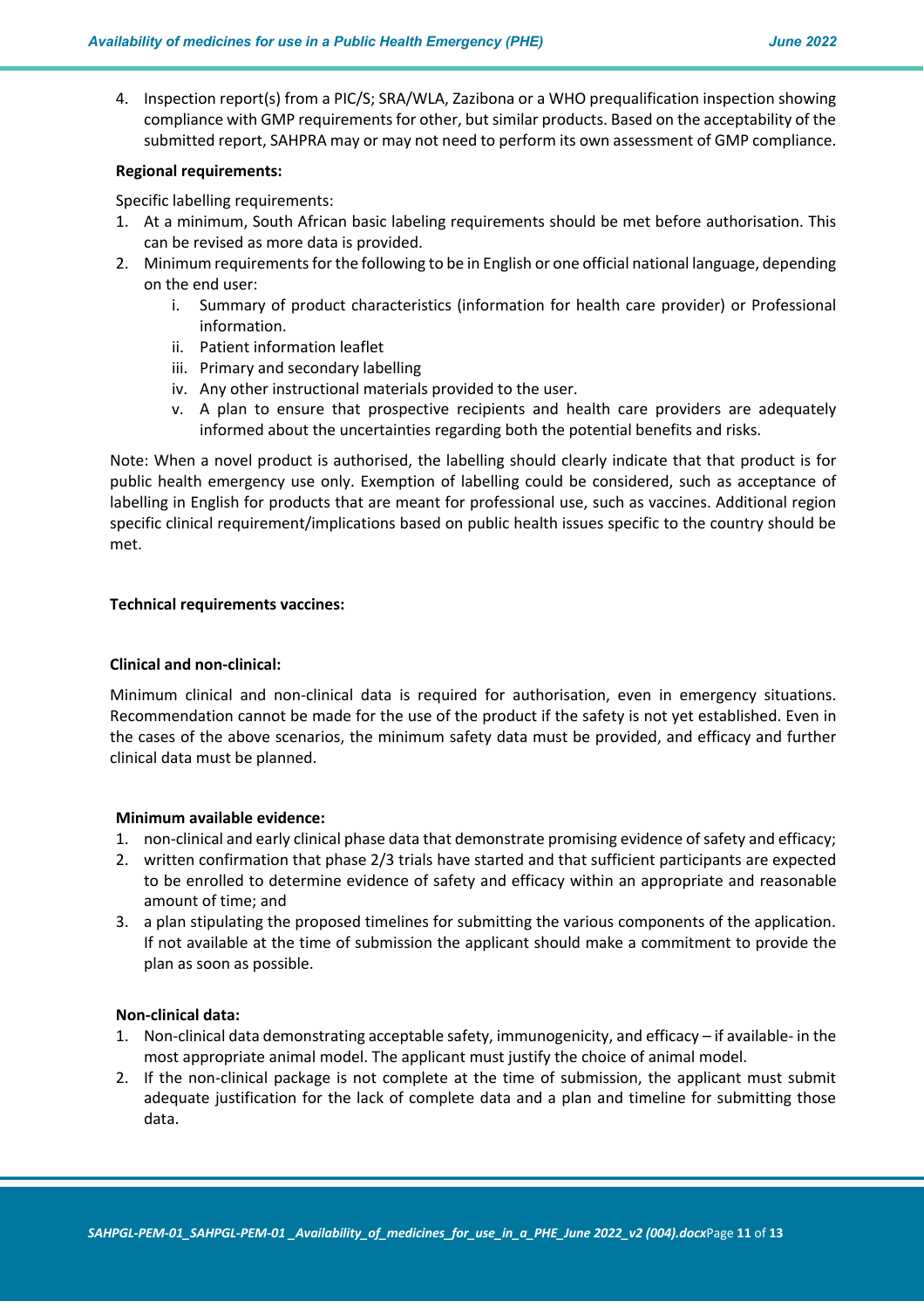#### **Clinical data:**

- 1. Clinical data demonstrating the appropriate dose to be used and initial acceptable safety and immunogenicity in the population in which the vaccine will be used in the context of the public health emergency.
- 2. Preliminary data showing some efficacy– if available. If preliminary human data showing some efficacy are not available for the vaccine under consideration and if not imminently available for other vaccines being concurrently developed, the Authority will consider whether the preponderance of evidence from the non-clinical, and early human studies justifies considering the immunogenicity data as a potential surrogate that is thought to be reasonably predictive of clinical efficacy. In such cases, the emergency use authorisation can proceed, provided there are trials underway that will ultimately provide confirmation that immunogenicity is a reliable surrogate endpoint.
- 3. Safety and immunogenicity data from other vaccines made by the manufacturer using the same product platform may be considered as supportive data for review if applicable.

Note: products developed under the animal rule will also be considered for review.

#### **Chemistry, manufacturing, and control data:**

- 1. Full characterisation of cell banks according to WHO Technical Report Series (TRS) 978, and any subsequent updates.
- 2. Full characterisation of master and working seed organism(s), based on reference to the most appropriate WHO TRS.
- 3. Process validation (based on quality risk assessment for the development stage) and demonstration of consistency of production at the production scale used for the lots to be distributed. If deemed appropriate by the Authority, data on clinical trial batches with a commitment to complete validation on production batches and to submit the data as part of lot release review may be considered. Note: if full characterisation is not possible at the time of submission, adequate justification must be submitted and a plan must be presented to address the data gaps. If novel methods for validation of potency tests and other critical assays have been developed, full description of the test development and qualification must be presented.
- 4. Justified specifications for starting material, intermediates, and final products.
- 5. Stability data for the vaccine produced at the scale produced for the lots to be supplied. If available, accelerated stability data must be included
- 6. Inspection report(s) from a PIC/S, SRA/WLA, Zazibona or a WHO prequalification inspection showing compliance with GMP requirements for other, but similar products. Based on the acceptability of the submitted report, SAHPRA may or may not need to perform its own assessment of GMP compliance.
- 7. At the time of submission, it is likely that the manufacturing process will not have been finalised and that numerous changes will have to be made after the first emergency authorisation. These changes should be submitted as updates.

#### **Regional requirements:**

Specific labelling requirements:

- 1. At a minimum, basic South African labeling requirements should be met before authorisation. This can be revised as more data is provided.
- 2. Minimum requirements for the following to be in English or one official national language, depending on the end user: